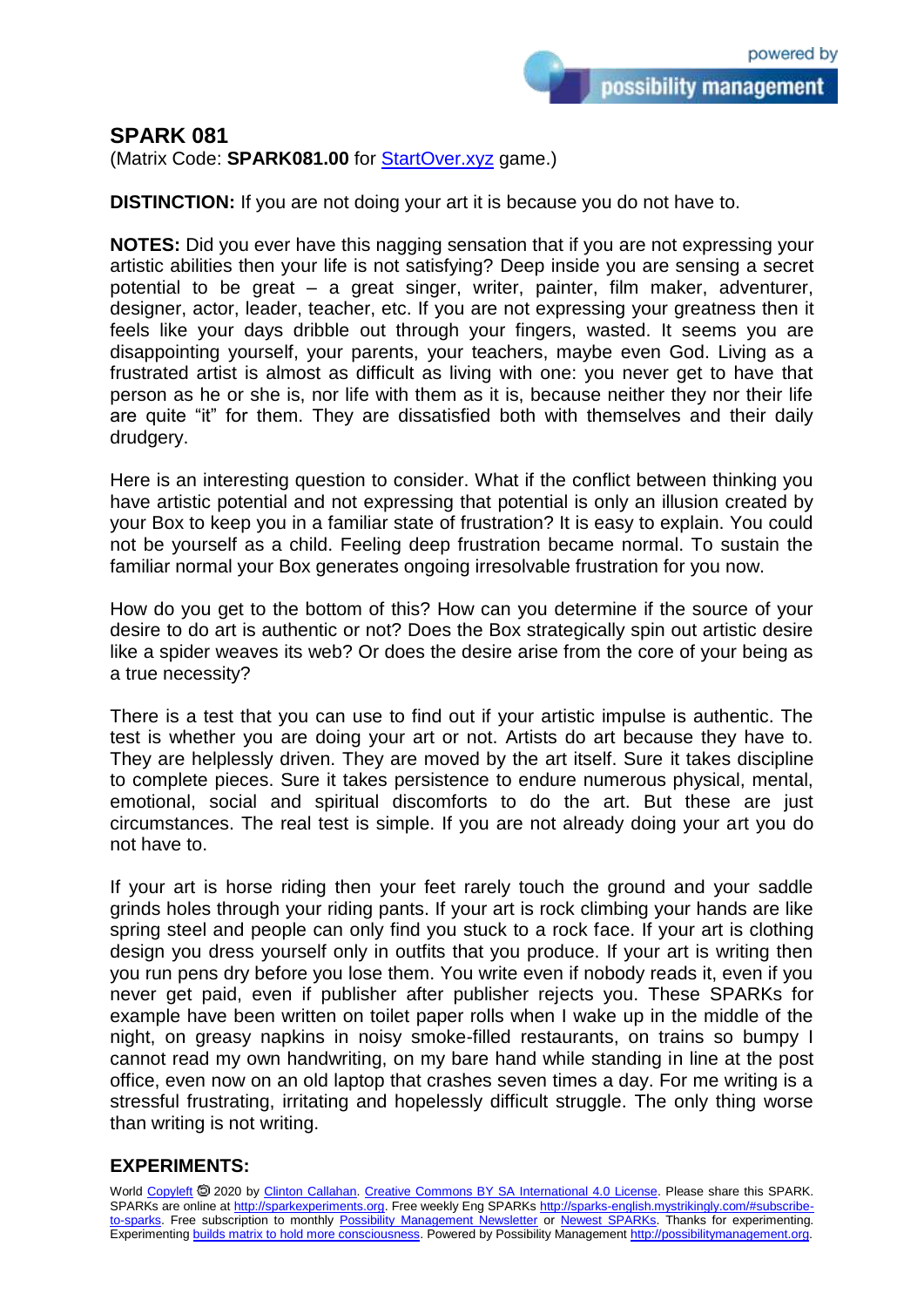Use this "deny and assert test" to evaluate your desire to do art. When you do this experiment watch your body. Your body can respond like an indicator to tell you the truth about considerations that are too complex for the mind to wrap itself around. The method is to deny and then to assert. Start with denying. Arrange a few moments of privacy for yourself. Get centered, and then say out loud in full detail, "I will not do \_\_\_\_," or, "I do not want \_\_\_\_," all the while noticing if your body relaxes or tenses. If you deny and your body *relaxes* then stopping may be your true choice. If you deny and your body *tenses*, continuing may be your true choice. Then do the reverse test: assert, for example, "I will do \_\_\_\_\_," or, "I really want \_\_\_\_\_." If you assert and your body *relaxes* then continuing may be your true choice. If you assert and your body *tenses* then stopping may be your true choice. Most often the deny and assert body results confirm each other. The body knows.

**SPARK081.01** Deny. Forget the nagging little voice in the back of your mind mumbling day and night that you are supposed to be expressing yourself artistically. It is probably someone else's voice anyway. Your life is none of their business. Choices like this are totally up to you. To stop the voice just recognize that it does not belong to you. Give it back to its maker. Cut the idea loose and let it drift down the stream of time into the past like a book you decide not to read. There is just as much satisfaction in creating moment-to-moment relationship as there is through creating art forms. Even saying, "Good morning Darling! Did you sleep well last night?" while preparing breakfast for the kids, if done consciously, involves your full creative intelligence. Doing your work, paying your bills, maintaining the house and car, developing your relationships with partner, family and friends, is completely engaging. You can relax totally into your life as it is and forget the whole impetus that has been neurotically driving you to be a millionaire, a movie star, a Dali, a Jimi Hendrix, an Olympic athlete, a top manager or president of your country. Forget equaling Alexander The Great, Picasso, Pavarotti, or Einstein. Do not give that fantasy any more of your energy. You do not even have to wonder if you are some undiscovered miracle genius or Tibetan Tulku. Almost all Mozarts reveal themselves in early childhood. If it has not already happened to you it probably will not. You can just let it go completely and redirect all that energy into being yourself living the rich experiences that are provided every day in your life. If the universe needs you to be a Mother Therese it will make one out of you. Meanwhile you can cleanly slice off the thought tumor murmuring, "Perhaps I should start an acting school. Perhaps I should be in a band. Perhaps I will never amount to anything important." It is neurotic mental chatter, someone else's voice. Slice it off and let it go forever so you can enjoy your immensely enjoyable present life experiences. Is your body tensing or relaxing?

**SPARK081.02** Assert. Get it that your art is not about you. It is about you being used by a force of nature that is greater than you. Take responsibility for your life being subsumed by this force and arrange to get out of the way so it can reveal itself even more through you. Then learn about art. Real art is scary as hell because it comes out of the unknown. Raw imagination will not be tamed. Real art may be ecstatic, but it is not necessarily understandable, fun or easy. Art does not happen in a few finished pieces. Art comes as a flood, a Tsunami. It overwhelms any kind of personal considerations about comfort. A singer I know was given a chance to record his own music CD and he wrote 90 lyrics in one week so his arranger could choose what to record. Art has no concern for reasonableness, practicality, popular opinion or social